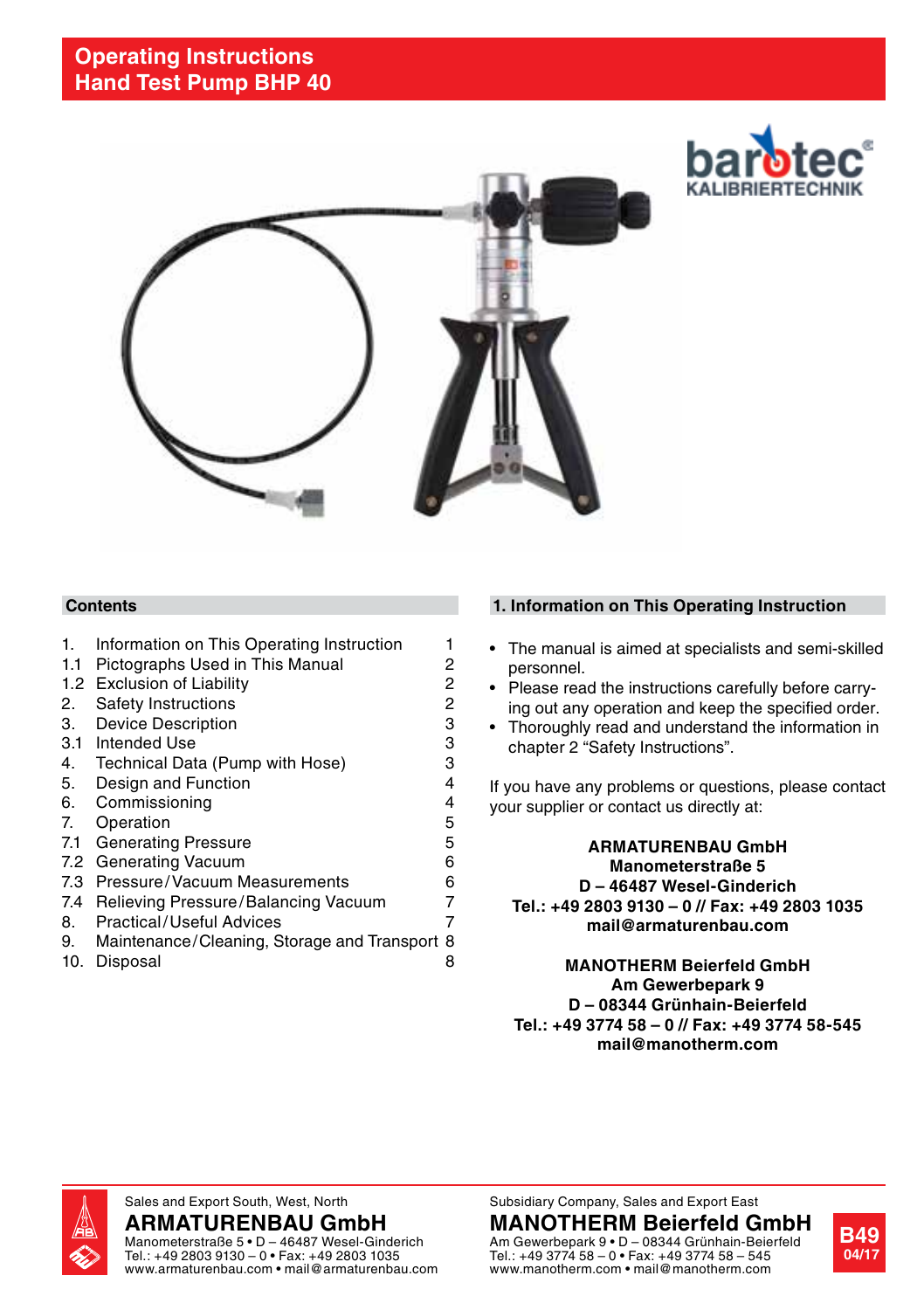#### **1.1 Pictographs Used in This Manual**

In this manual, pictographs are used as hazard warnings.

Particular information, instructions and restrictions designed for the prevention of personal or substantial property damage:



**WARNING!** Is used to warn you against an imminent danger that may result in personal injury or death.

**Caution!** Is used to draw your attention to important recommendations to be observed. Disregarding them may result in property damage.



 Passages in the text containing **explanations, information or advice** are highlighted with this pictograph.

 The following symbol highlights **actions** you have to conduct or

**instructions** that have to be strictly observed.

#### **1.2 Exclusion of Liability**

We accept no liability for any damage or malfunction resulting from incorrect installation, inappropriate use of the device or failure to follow the instructions in this manual.

#### **2. Safety Instructions**

Please read this operating instruction thoroughly before operating the BHP 40.

Disregarding the containing warnings, especially the safety instructions, may result in danger for people. the environment, and the device and the system it is connected to.

The BHP 40 corresponds with the state of engineering at the time of printing. This concerns the operating mode and the safe operation of the devices.

In order to guarantee that the device operates safely, the operator must act competently and be conscious of safety issues.

The ARMATURENBAU GmbH provides support for the use of its products either personally or via relevant literature. The customer verifies that our product is fit for purpose based on our technical information. The customer performs customer and application specific tests to ensure that the product is suitable for the intended use. With this verification, all hazards and risks are transferred to our customers. Our warranty expires in case of inappropriate use.

#### **Qualified personnel:**

The personnel that is charged for the installation and operation of the BHP 40 must hold a relevant qualification. This can be based on training or relevant tuition. The personnel must be aware of this manual and have access to it at all times.

#### **General safety instructions:**

- In all work, the existing national regulations for accident prevention and safety at the workplace must be complied with. Any internal regulations of the operator must also be complied with, even if these are not mentioned in this manual.
- Never use the hand test pump with an external pressure source. Do not connect any external pressure generators to the hand test pump.
- • Do not remove any attached components (test item, pressure hose, reference gauge) if the hand test pump is under pressure:
	- $\rightarrow$  Open the pressure relief valve before removing any of the components.
- • Do not use Teflon tape to seal the pressure connections. Remains of the Teflon tape may infiltrate the hand test pump and damage it.
	- $\rightarrow$  Only use adapters and seals that are available as accessory.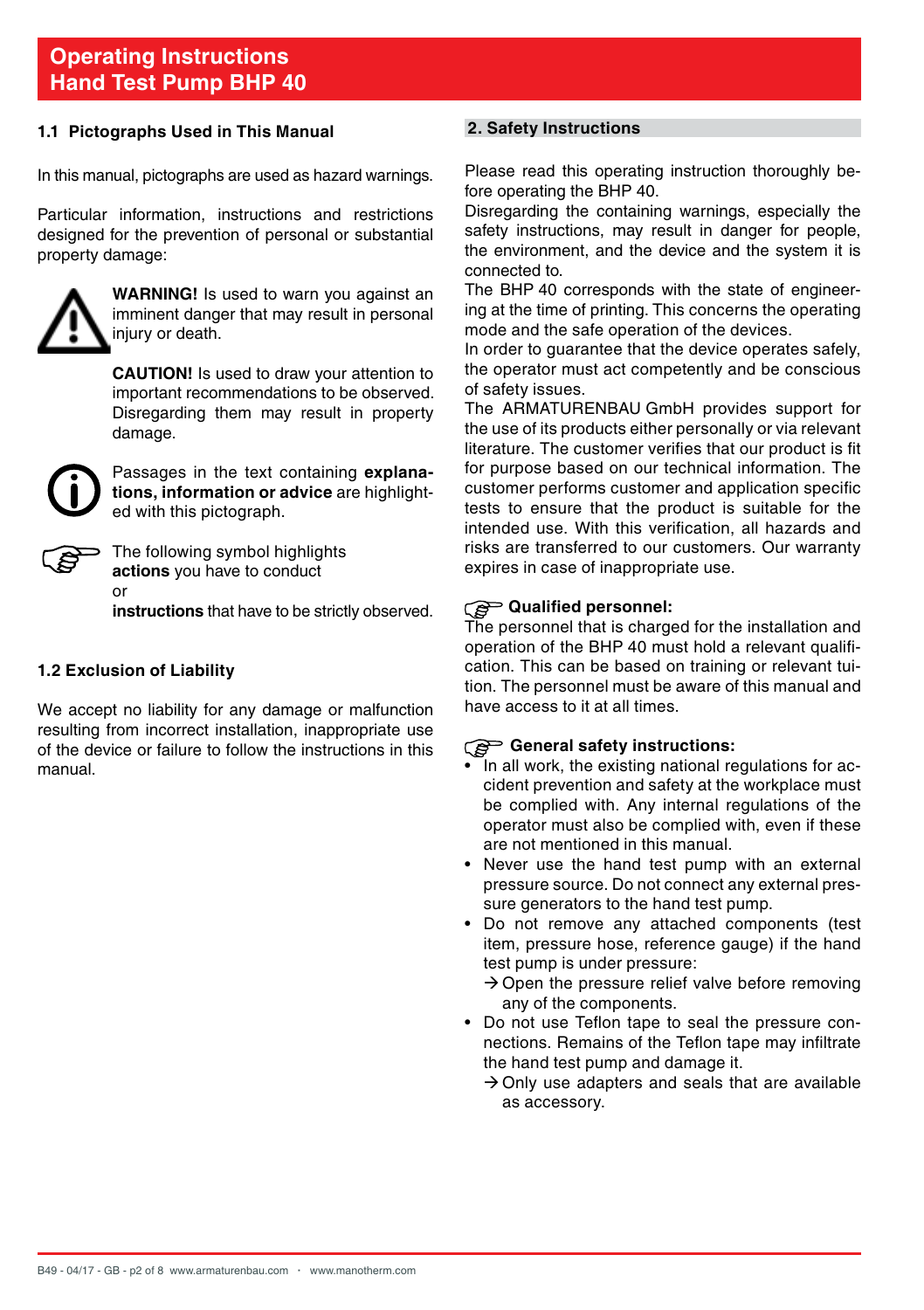- Non-pressurised storage: Only store the hand test pump with opened pressure relief valve. This ensures that no pressure can be generated by unintentional pumping movements.
- Avoid any undue force towards the hand test pump and its operating elements.
- Do not use the hand test pump if it is damaged or defective.

#### **Special safety instructions:**

Warnings, which are specifically relevant to individual operating procedures or activities, are to be found at the beginning of the relevant sections of this operating instruction.

#### **3. Device Description**

The hand test pump generates overpressure or vacuum for the testing, adjustment or calibration of pressure measuring devices of all kinds.

Due to its low weight and compact design, the hand test pump can be used directly at the test item site. When using the hand test pump, the connection to a reference gauge and to the test item is necessary.

#### **Nameplate and label:**

The nameplate is placed on the lower pump body. It contains the most important technical data and information. An additional information on the maximum permissible pressure of the hand test pump is located on the upper pump body.

#### **Scope of delivery and accessory:**

Check the delivered items and ordered accessories:

- • Hand test pump
- Pressure hose:

The pressure hose is supplied screwed onto the hand test pump pressure-resistant. The pressure hose should remain attached to the hand test pump during operation, storage and transport. Dismounting the pressure hose should be avoided.

- Operating instruction
- Accessory (optional):

Transportation cases, adapter and seal sets and reference gauges can be ordered as accessories.

#### **3.1 Intended Use**

The hand test pump BHP 40 shall only be used for pressure or vacuum generation in air. The use of other media, in particular hydraulic oil, will result in damage to the hand test pump.

The hand test pump must not be attached to external pressure sources.

The operational safety of the device supplied is only guaranteed by intended use. The specified limit values  $(\Rightarrow$  chapter 4 "Technical Data") must not be exceeded.

Please check if the hand test pump is suitable for your application before ordering and installation.

#### **4. Technical Data (Pump with Hose)**

| <b>Pressure range</b>  |                                           |
|------------------------|-------------------------------------------|
| Overpressure           | 40 bar                                    |
| Vacuum                 | 0.95 <sub>bar</sub>                       |
| Medium                 | air                                       |
| Connection             |                                           |
| Reference<br>$\bullet$ | G <sub>4</sub>                            |
| • Pressure hose        | 1 m (39.37") with union fitting $G\$      |
| <b>Dimensions</b>      | $\sim$ 240 x 170 x 50 mm                  |
|                        | $(-9.45 \times 6.69 \times 1.97^{\circ})$ |
| Weight                 | $\sim$ 1.1 kg (2.43 lb)                   |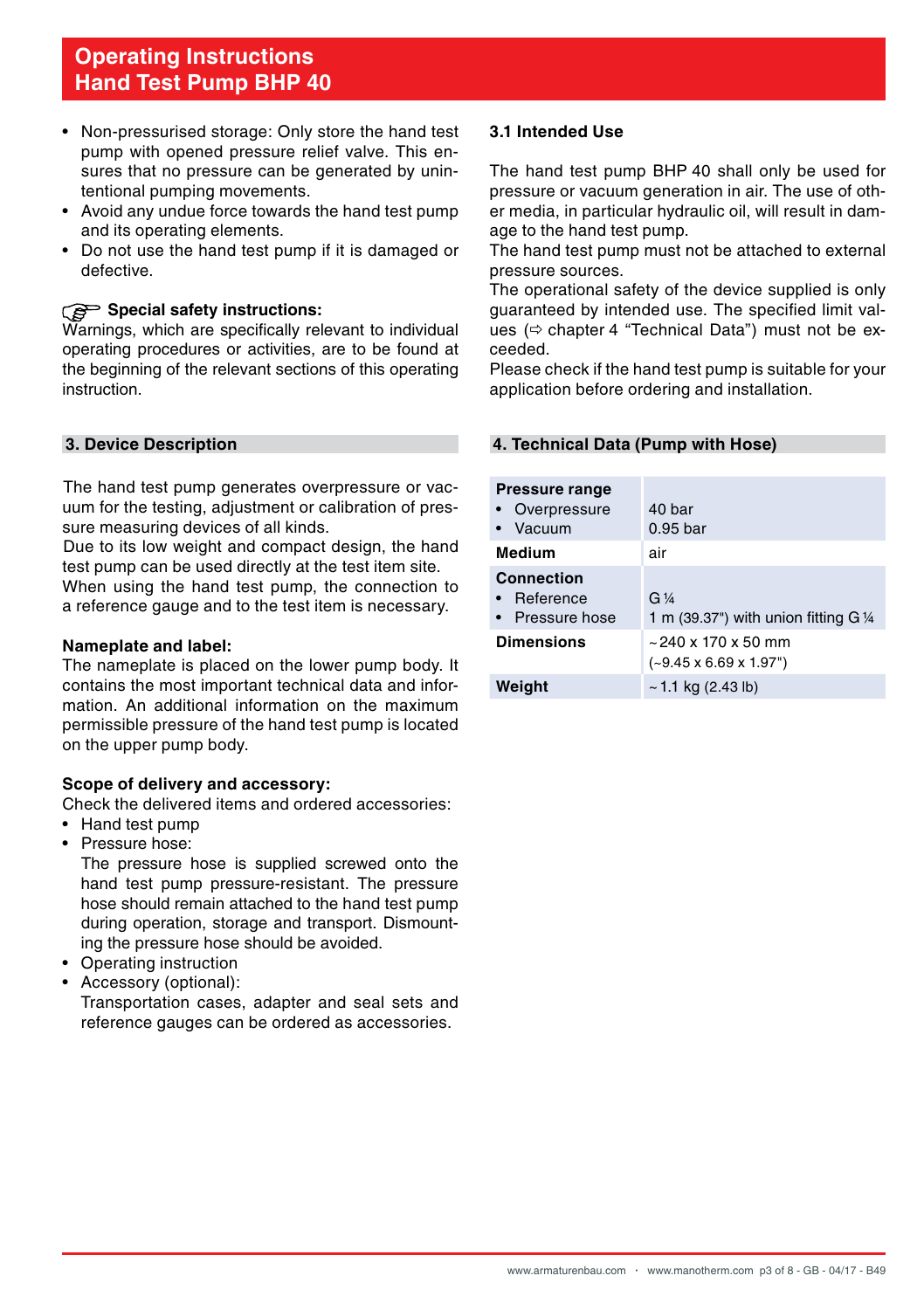#### **5. Design and Function**

#### **Controls:**

- **A** Handles
- **<sup>3</sup>** Fine adjustment valve (handwheel)<br>**6** Pressure relief valve (adjustment kr
- **9** Pressure relief valve (adjustment knob)<br>Change-over valve "Pressure (Vacuum"
- Change-over valve "Pressure/Vacuum" (adjustment knob)
- Knurled nut (two-part with counter nut) A

#### **Connections:**

- **G** Connection for reference gauge<br>**O** Pressure hose with union fitting
- Pressure hose with union fitting (connection for test item)

# **Main components:**<br><sup>3</sup> Pump body

- Pump body
- **9** Piston rod with internal spring



#### **Function:**

The reference and the test item are connected to the hand test pump.

The pumping process is carried out by repeatedly pushing together the handles  $\bigcirc$  (vacuum: pulling apart). Due to an internal spring, the handles return to their initial position.

The pumping movement is transferred to the piston in the pump body  $\Theta$  via the push rod.

According to the position of the change-over valve  $\mathbf{Q}$ , either pressure or vacuum is generated there. The construction of the hand test pump ensures that the same pressure or vacuum is generated for the test item as well as for the reference gauge.

The pressure or the vacuum is set to the required value via fine adjustment valve  $\bigcirc$ . With the pressure relief valve  $\bigcirc$ , the pressure or the vacuum can be reduced as required or relieved completely.

The generated pressure or vacuum is indicated on the reference gauge and compared with the measured value of the test item.

With the knurled nut  $\bullet$ , the spring preload can be adjusted and the pump stroke can be limited.

#### **6. Commissioning**

Essential for the use of the hand test pump is the pressure-resistant connection of the reference gauge and the test item. The pressure hose  $\bigcirc$  is supplied screwed onto the pump body  $\odot$  of the hand test pump pressure-resistant and should not be dismounted.



#### **CAUTION! Material damage!**

 The test item must be free from any kind of adhesion (oil, grease, water, etc.).

 Contaminations entering through the pressure hose may damage the hand test pump.



#### **Maximum torque of the pressure**

**connections!** Reference: 15 Nm Test item: 15 Nm

Carry out the following steps prior to operation:

- $\rightarrow$  Screw the reference gauge with suitable seal tightly onto the upper part of the hand test pump  $\mathbf \Theta$ .
- $\rightarrow$  Clean the connection of the test item and ensure that no oil or other substances might enter the pressure hose.
- $\rightarrow$  Select suitable adapters and seals for the connection of the test item.
- $\rightarrow$  Connect the adapters and seals with the test item and the union fitting of the pressure hose. Ensure that the O-ring is correctly fitted in the union fitting.

#### **First pumping process**

 The first pumping process might require a higher effort due to adhesive forces.

 $\rightarrow$  Carry out the first pumping process with the pressure relief valve  $\bigcirc$  open.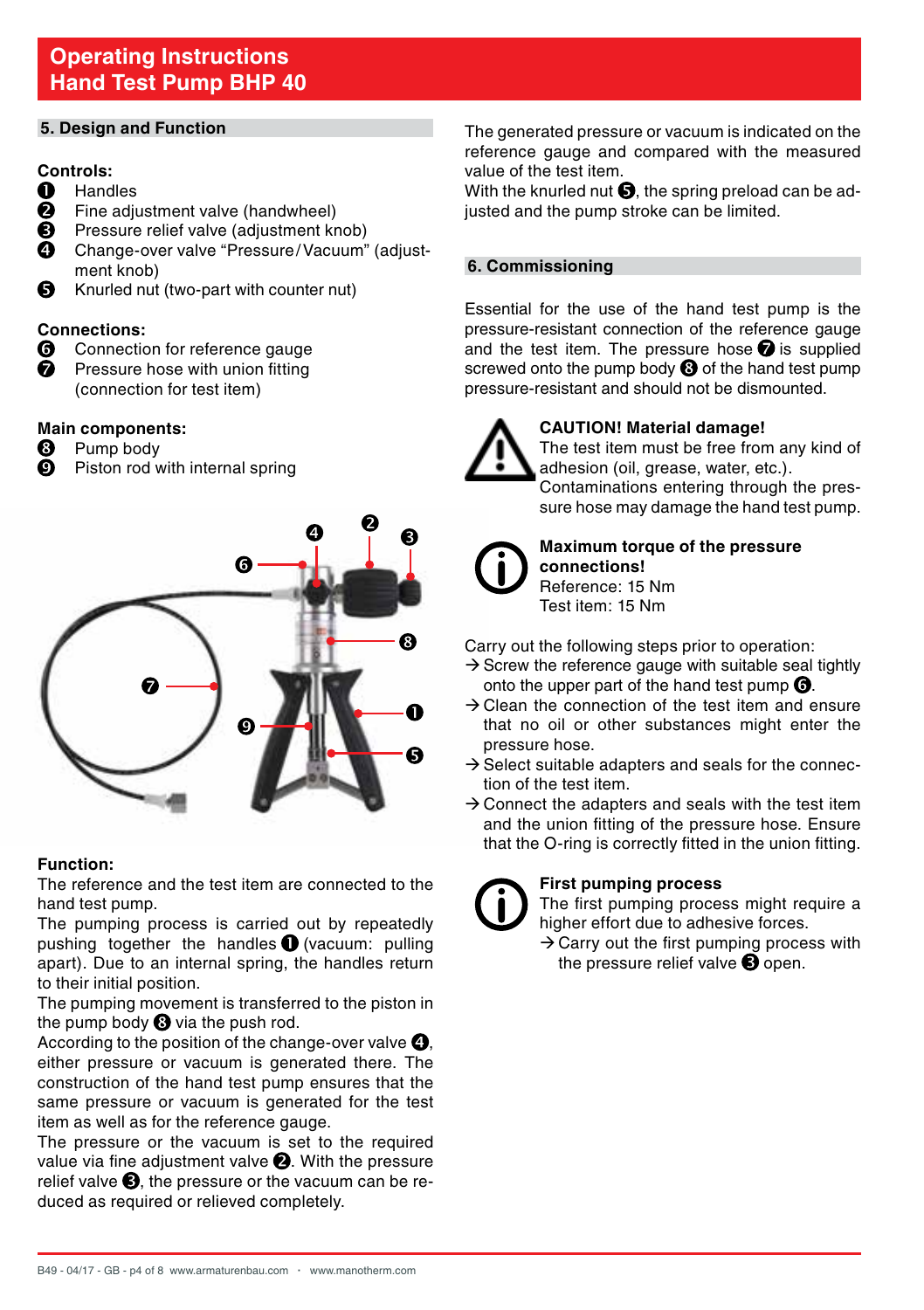#### **7. Operation**

The generation of pressure and the generation of vacuum do not only differ concerning operation procedure and setting ranges, but also concerning the effort required to operate the controls.

Adhere to the following safety instructions when operating the hand test pump:



#### **WARNING! Crushing hazard!**

 Make sure that neither fingers nor other body parts are between handles and piston rod during the pumping process.



#### **CAUTION! Material damage changeover valve!**

Only operate the change-over valve  $\bullet$  with the pressure relief valve  $\bigcirc$  open.

Using the change-over valve  $\boldsymbol{Q}$  under pressure causes damage to the hand test pump components.



## **CAUTION! Material damage valve stop!**

The stop and the hand test pump will be damaged if put under too much stress.  $\rightarrow$  Once the stop has been reached, tighten the valves  $\bullet$  and  $\bullet$  by hand only.

#### **Note before the pressure or vacuum generation:**

Check for the following requirements before generating pressure with the hand test pump:

- The reference gauge is connected to the hand test pump.
- The test item is connected to the pressure hose with suitable adapters and seals.
- • All pressure connections are correctly fitted to resist pressure.

#### **7.1 Generating Pressure**

With increasing counterpressure at the test item, the pumping movement of the handles  $\bullet$  requires more force.



#### **CAUTION! Material damage test item!**

 Observe the maximum pressure of the test item! Only generate an admission pressure with the handles  $\bigcirc$ , which is lower than the required test pressure. Then carefully increase the pressure by using the fine adiustment valve  $\mathbf a$ .

The following operational methods have proven effective in practice:

#### **One-handed operation:**

20 bar can thus be generated safely and well regulated. From 20 bar onwards, pressure generation becomes increasingly difficult.



#### **Two-handed operation:**

35–40 bar can thus be generated quite quickly. From 40 bar onwards, pressure should be increased via fine adjustment valve  $\mathbf{P}$ .



#### **Pumping against a base:**

50–55 bar can thus be generated. Here, it is important that the lower handle is positioned on a non-slip base.

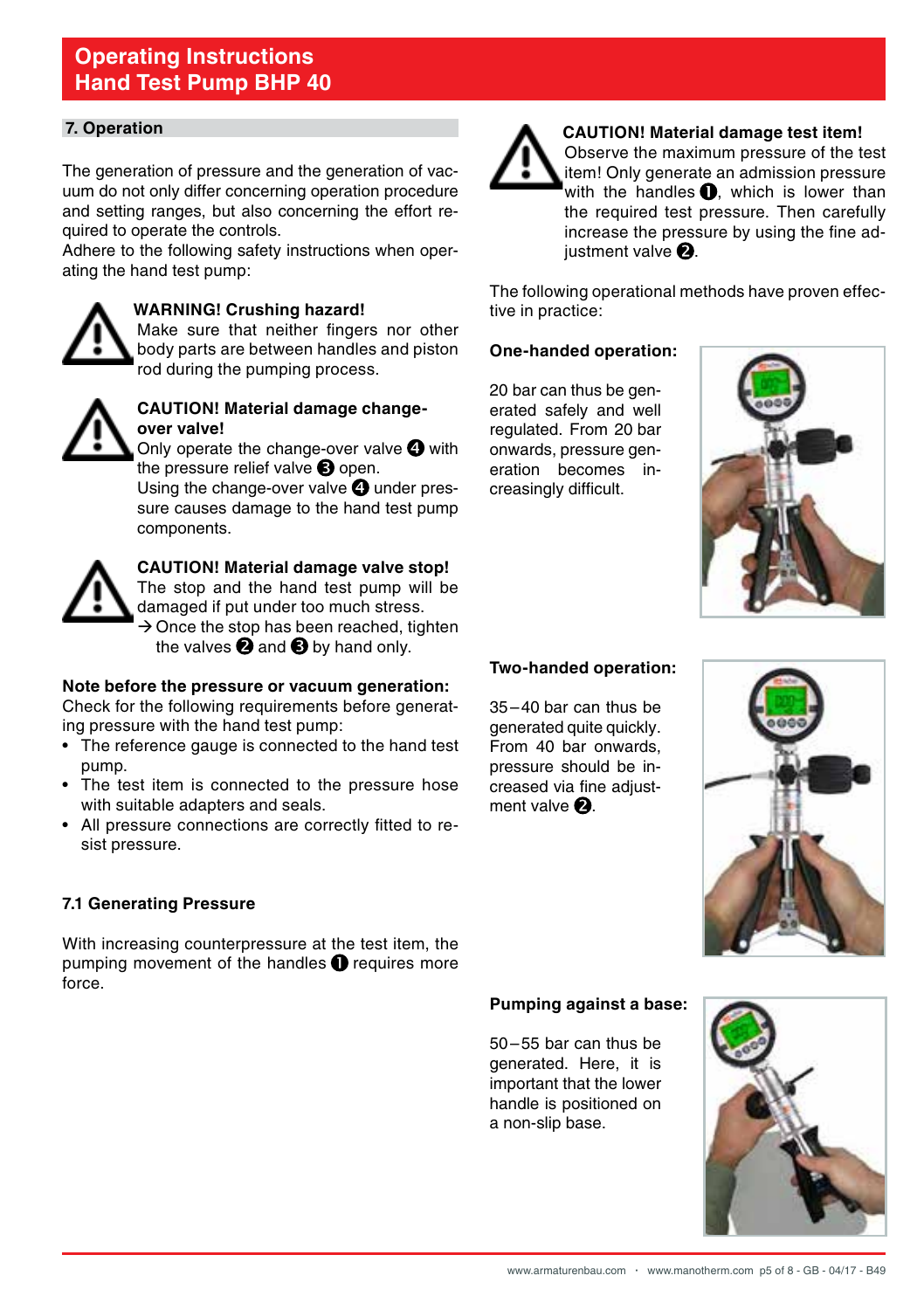#### **Operation steps pressure generation:**

- $\rightarrow$  If necessary, switch on the reference gauge and the test item.
- $\rightarrow$  Close the pressure relief valve:
	- Turn the knob of the valve  $\bigcirc$  clockwise until the stop is reached.
- $\rightarrow$  Set the change-over valve to "Pressure":
	- Turn the knob of the valve  $\bullet$  clockwise until the stop is reached.
- $\rightarrow$  Generate pressure:
	- Push the handles  $\bullet$  together: The pressure is generated.
	- Repeat the pumping movement until the required test pressure is approximately reached.

#### $\rightarrow$  Adjust the test pressure:

The required test pressure is precisely adjusted by using the fine adjustment valve:

- Turn the handwheel of the valve  $\bullet$  clockwise to increase the pressure.
- Turn the handwheel of the valve  $\bullet$  counterclockwise to decrease the pressure.
- Set the required test pressure by turning the handwheel of the valve  $\bullet$  accordingly.

#### **Pressure increase with the fine adjustment valve:**

Alternatively, you can increase the pressure with the fine adjustment valve from  $\approx$  20–30 bar onwards.

 $\rightarrow$  Turn the handwheel of the valve clockwise towards the stop of the pump body.

Depending on the pressure of the test item and the position of the handwheel, pressure can be increased quite easily to max. 15–30 bar.

#### **Fine adjustment valve**

 In an unpressurised state, the fine adjustment valve is running very smooth. The wide handwheel of the fine adjustment valve can be moved into the required position very easily by using the palm of the hand.

#### **7.2 Generating Vacuum**

#### **Operation steps vacuum generation:**

- $\rightarrow$  If necessary, switch on the reference gauge and the test item.
- $\rightarrow$  Close the pressure relief valve:
	- Turn the knob of the valve  $\bigcirc$  clockwise until the stop is reached.
- $\rightarrow$  Set the change-over valve to "Vacuum":
	- $\bullet$  Turn the knob of the valve  $\bullet$  counter-clockwise until the stop is reached.

#### $\rightarrow$  Generate vacuum:

- Push the handles  $\bigcirc$  together: The spring generates the first negative pressure. but cannot open the handles completely.
- Now, pull the handles  $\bullet$  apart until the stop is reached.
- Push the handles  $\bullet$  together again: The negative pressure is increased.
- Repeat this process several times (depending on the capacity of the test item) until the required vacuum is generated.
- $\rightarrow$  Adjust the test pressure:

The required test pressure is precisely adjusted by using the fine adjustment valve:

- Turn the handwheel of the valve  $\bigcirc$  clockwise to decrease the vacuum.
- Turn the handwheel of the valve  $\bullet$  counterclockwise to increase the vacuum.
- Set the required test vacuum by turning the handwheel of the valve  $\bullet$  accordingly.

#### **7.3 Pressure/Vacuum Measurements**

Essential for the adjustment, calibration or verification of the accuracy is the same pressure or vacuum in test item and reference.

With the hand test pump, the pressure or vacuum for the required test points is generated and adjusted  $(\Rightarrow$  chapters 7.1 + 7.2).

The pressure relief valve  $\bigcirc$  allows for a precisely regulated, smooth decrease in pressure, which enables precise and easily carried out measurements even if the pressure is decreasing.

The necessary procedures for the pressure or vacuum measurements are configured by the operator.

#### **Carrying out pressure or vacuum measurements:**

- • Carry out the required tests and measurements.
- • Document your results.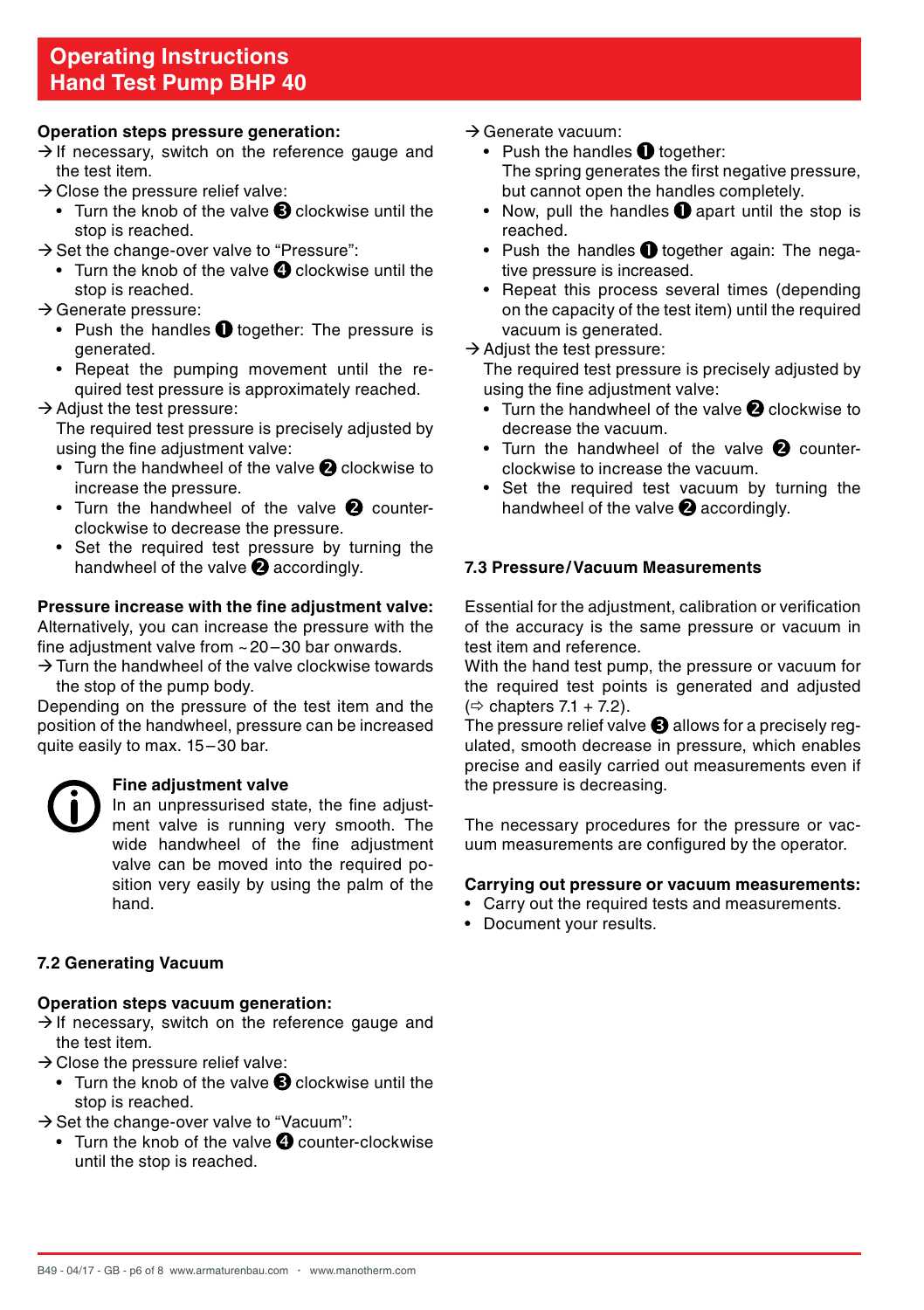#### **7.4 Relieving Pressure/Balancing Vacuum**

Once the pressure or vacuum measurements have been completed, the positive or the negative pressure in the hand test pump, the test item and in the pressure hose need to be balanced.



#### **WARNING! Risk of injury due to overpressure!**

 Do not dismount any connected components (test item, pressure hose, reference gauge) if the hand test pump is pressurised.

 $\rightarrow$  First, open the pressure relief valve  $\bullet$ before removing any of the components.

- $\rightarrow$  Relief the pressure or balance the vacuum: Turn the knob of the pressure relief valve  $\bigcirc$  counter-clockwise by 2–3 rotations and wait until there is no longer any overpressure or negative pressure.
- $\rightarrow$  Dismount the test item with adapters and seals from the pressure hose.
- $\rightarrow$  Stow the hand test pump and the used accessory  $\Leftrightarrow$  chapter 9 "Maintenance/Cleaning, Storage and Transport").



#### **Reference gauge + pressure hose**

 The common reference models fit into the spaces of the portable case and thus do not need to be dismounted. The pressure hose may remain attached to the hand test pump as well. Generally, it should not be dismounted.

#### **8. Practical/Useful Advices**

#### **Spring preload/stroke limitation:**

The spring preload changes the restoring force of the handles. The stroke limitation changes the volume of the pump stroke and thus changes the pump volume of the hand test pump.

Spring preload and stroke limitation are set with the knurled nut  $\mathbf \Theta$ .



#### **Knurled nut**

 The knurled nut is made up of two parts. With the upper part, spring preload and pump stroke are adjusted. The lower part is the counter nut and used to fasten the setting.

#### **Setting of spring preload/stroke limitation:**

- $\rightarrow$  Loosen the counter nut of the knurled nut  $\bullet$ .
- $\rightarrow$  Set the required spring preload/pump stroke with the knurled nut  $\mathbf \Theta$ .

 Turning to the upper stop:

- the spring preload is increased.
- the pump stroke is decreased.

 Turning to the lower stop:

- the spring preload is decreased.
- the pump stroke is increased.
- $\rightarrow$  Fasten the setting with the counter nut of the knurled nut  $\mathbf{\Omega}$ .

#### **Pressure curve:**

The pressure increase per pump stroke can be set via stroke limitation and position of the fine adjustment valve $\mathbf a$ 

Furthermore, the generated pressure increase depends on the current counterpressure, the total volume of the test item and the dynamics of the pumping movement.